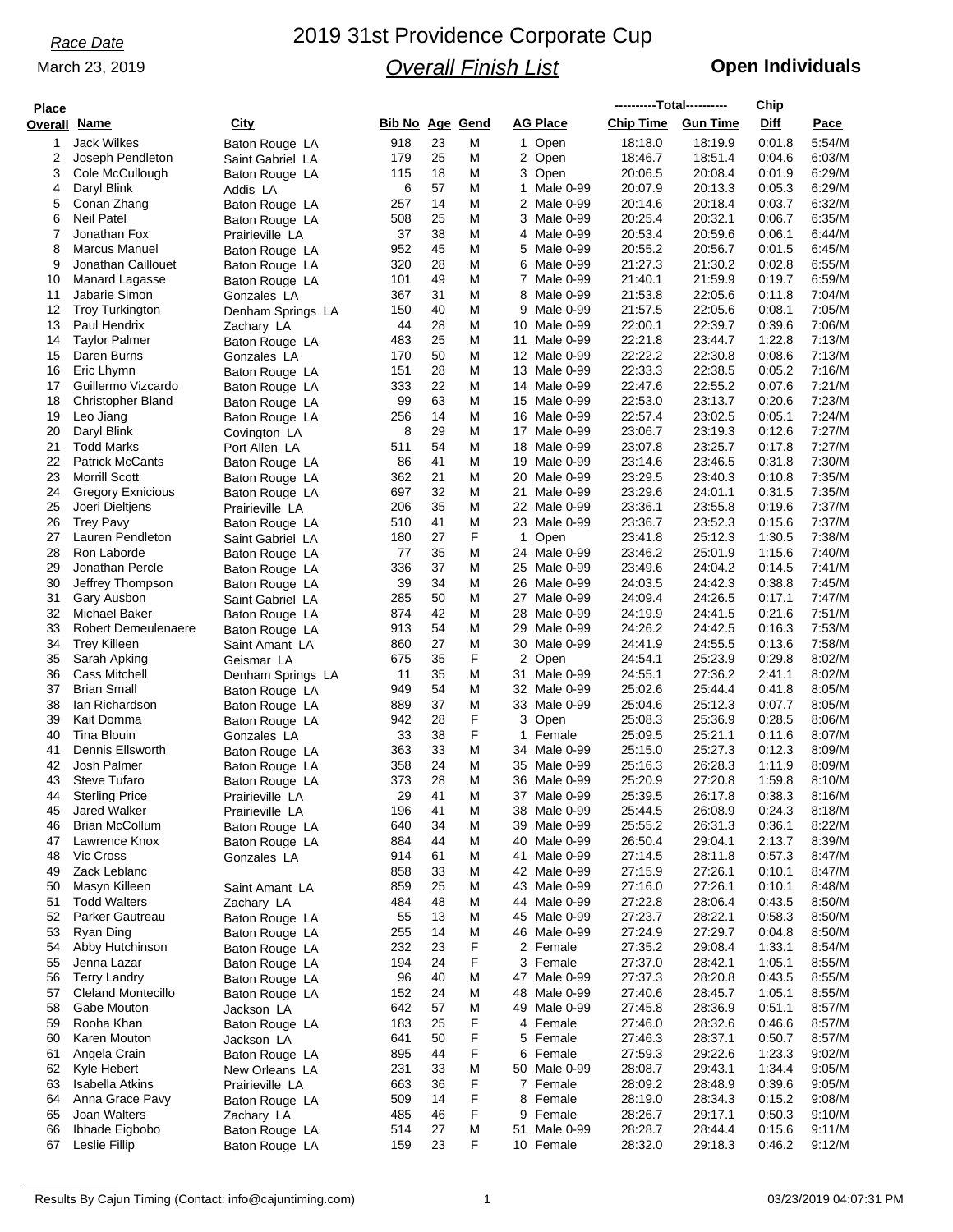### March 23, 2019

# 2019 31st Providence Corporate Cup *Overall Finish List*

## **Open Individuals**

| <b>Place</b>        |                             |                       |                        |    |   |    |                 | ----------Total---------- |                 | Chip   |                |
|---------------------|-----------------------------|-----------------------|------------------------|----|---|----|-----------------|---------------------------|-----------------|--------|----------------|
| <b>Overall Name</b> |                             | City                  | <b>Bib No Age Gend</b> |    |   |    | <b>AG Place</b> | <b>Chip Time</b>          | <b>Gun Time</b> | Diff   | Pace           |
| 68                  | Elizabeth Bedford           |                       | 174                    | 34 | F |    | 11 Female       | 28:33.8                   | 28:58.6         | 0:24.8 | 9:13/M         |
|                     |                             | Baton Rouge LA        |                        | 30 | M |    | 52 Male 0-99    | 28:34.1                   |                 | 0.30.6 |                |
| 69                  | <b>Troy Metcalfe</b>        | Baton Rouge LA        | 360                    | 66 |   |    |                 |                           | 29:04.7         |        | 9:13/M         |
| 70                  | <b>Charlie Steele</b>       | Baton Rouge LA        | 49                     |    | M |    | 53 Male 0-99    | 28:39.3                   | 29:28.9         | 0:49.6 | 9:15/M         |
| 71                  | <b>Clint Gautreau</b>       | Baton Rouge LA        | 54                     | 37 | M |    | 54 Male 0-99    | 28:43.5                   | 29:41.2         | 0:57.7 | 9:16/M         |
| 72                  | Paul Hollis                 | Baton Rouge LA        | 861                    | 53 | M |    | 55 Male 0-99    | 28:45.6                   | 29:46.9         | 1:01.2 | 9:16/M         |
| 73                  | Derrik Holden               | Baton Rouge LA        | 849                    | 53 | M |    | 56 Male 0-99    | 28:46.9                   | 29:02.7         | 0:15.8 | 9:17/M         |
| 74                  | Doug Picou                  | Baton Rouge LA        | 370                    | 59 | M |    | 57 Male 0-99    | 28:51.7                   | 29:04.1         | 0:12.3 | 9:18/M         |
| 75                  | Julie Laperouse             | Baton Rouge LA        | 951                    | 37 | F |    | 12 Female       | 28:51.7                   | 29:04.4         | 0:12.6 | 9:18/M         |
| 76                  | <b>Tyler Bascle</b>         | Baton Rouge LA        | 331                    | 26 | M |    | 58 Male 0-99    | 28:51.9                   | 29:04.3         | 0:12.3 | 9:18/M         |
| 77                  | Aaroh Desai                 | Baton Rouge LA        | 523                    | 14 | M |    | 59 Male 0-99    | 28:54.2                   | 28:58.4         | 0:04.1 | 9:19/M         |
| 78                  | <b>Robert Doerr</b>         | Baton Rouge LA        | 138                    | 51 | M |    | 60 Male 0-99    | 29:01.5                   | 29:59.9         | 0:58.3 | 9:22/M         |
| 79                  | Dexter Thibodeaux           | Baton Rouge LA        | 414                    | 29 | M |    | 61 Male 0-99    | 29:01.5                   | 30:46.4         | 1:44.8 | 9:22/M         |
| 80                  | David Fontenot              | Baton Rouge LA        | 52                     | 37 | M |    | 62 Male 0-99    | 29:21.7                   | 29:37.9         | 0:16.1 | 9.28/M         |
| 81                  | Michelle Walker             | Prairieville LA       | 197                    | 41 | F |    | 13 Female       | 29:25.5                   | 29:51.8         | 0.26.2 | 9:29/M         |
| 82                  | David Savario               | Baton Rouge LA        | 278                    | 51 | M |    | 63 Male 0-99    | 29:34.4                   | 29:58.3         | 0.23.8 | 9:32/M         |
| 83                  | Anand Zanwar                | Prairieville LA       | 505                    | 32 | M | 64 | Male 0-99       | 29:39.4                   | 29:46.3         | 0:06.8 | 9:34/M         |
| 84                  | Evan Butler                 | Baton Rouge LA        | 338                    | 24 | F |    | 14 Female       | 29:40.2                   | 29:48.7         | 0:08.5 | 9:34/M         |
| 85                  | <b>Therese Walker</b>       | Baton Rouge LA        | 340                    | 24 | F |    | 15 Female       | 29:44.1                   | 29:55.9         | 0:11.8 | 9:35/M         |
| 86                  | Alyssa Beard                | Baton Rouge LA        | 114                    | 37 | F |    | 16 Female       | 29:47.4                   | 32:24.2         | 2:36.8 | 9:36/M         |
| 87                  | John-Paul Bergeron          | Lafayette LA          | 13                     | 22 | M |    | 65 Male 0-99    | 29:47.7                   | 31:14.1         | 1:26.3 | 9:36/M         |
| 88                  | <b>Garrett Miles</b>        |                       | 332                    | 26 | M |    | 66 Male 0-99    | 29:54.7                   | 30:52.7         | 0:57.9 | 9:39/M         |
| 89                  | <b>Matthew Voitier</b>      | Baton Rouge LA        | 857                    | 38 | M |    | 67 Male 0-99    | 29:56.7                   | 31:47.9         | 1:51.1 | 9:39/M         |
|                     | Amanda Casiday              | Baton Rouge LA        |                        | 20 | F |    | 17 Female       | 29:57.6                   | 30:51.5         | 0:53.8 | 9:40/M         |
| 90                  |                             | Baton Rouge LA        | 875                    |    |   |    |                 |                           |                 |        |                |
| 91                  | Nam Vu                      | Baton Rouge LA        | 936                    | 25 | M |    | 68 Male 0-99    | 30:03.6                   | 38.28.6         | 8:25.0 | 9:42/M         |
| 92                  | <b>Charlene Chavez</b>      | Baton Rouge LA        | 937                    | 21 | F |    | 18 Female       | 30:04.7                   | 38:29.7         | 8:25.0 | 9:42/M         |
| 93                  | Mary Johnson                | Baton Rouge LA        | 371                    | 28 | F |    | 19 Female       | 30:13.5                   | 30:34.7         | 0:21.1 | 9:45/M         |
| 94                  | Jason Crain                 | Baton Rouge LA        | 894                    | 45 | M | 69 | Male 0-99       | 30:23.2                   | 31:45.9         | 1:22.6 | 9:48/M         |
| 95                  | Mindy Duong                 | Baton Rouge LA        | 517                    | 24 | F |    | 20 Female       | 30:29.6                   | 30:48.2         | 0:18.6 | 9:50/M         |
| 96                  | Sean Capello                | Jackson LA            | 253                    | 48 | M | 70 | Male 0-99       | 30:41.3                   | 31:29.4         | 0:48.1 | 9:54/M         |
| 97                  | Lori Johnson                | Prairieville LA       | 80                     | 49 | F | 21 | Female          | 30:52.7                   | 32:01.6         | 1:08.9 | 9:57/M         |
| 98                  | Noah Wells                  | Denham Springs LA     | 890                    | 15 | M |    | 71 Male 0-99    | 30:52.8                   | 32:16.5         | 1:23.7 | 9:57/M         |
| 99                  | Daniel Nguyen               | Baton Rouge LA        | 935                    | 27 | M |    | 72 Male 0-99    | 31:15.1                   | 35:02.2         | 3:47.1 | 10:05/M        |
| 100                 | Mark Weeks                  | Baton Rouge LA        | 97                     | 50 | M |    | 73 Male 0-99    | 31:17.8                   | 32:03.3         | 0:45.4 | 10:05/M        |
| 101                 | Kevin Rodriguez             | Baton Rouge LA        | 372                    | 54 | M |    | 74 Male 0-99    | 31:25.2                   | 33.24.6         | 1:59.3 | 10:08/M        |
| 102                 | <b>Tyson Trahan</b>         | Baton Rouge LA        | 807                    | 33 | M |    | 75 Male 0-99    | 31:25.7                   | 33:08.3         | 1:42.6 | 10:08/M        |
| 103                 | Abigail Iron Rope           | Baton Rouge LA        | 274                    | 37 | F |    | 22 Female       | 31:37.7                   | 32:32.4         | 0:54.6 | 10:12/M        |
| 104                 | <b>Fred Neal</b>            | Baton Rouge LA        | 19                     | 68 | M |    | 76 Male 0-99    | 31:43.6                   | 32:39.7         | 0.56.1 | 10:14/M        |
| 105                 | Dakota Voiselle             | Baton Rouge LA        | 120                    | 23 | M | 77 | Male 0-99       | 32:02.1                   | 32:06.5         | 0.04.4 | 10:20/M        |
| 106                 | Julie Windham               | Baton Rouge LA        | 944                    | 28 | F |    | 23 Female       | 32:06.8                   | 34:29.3         | 2:22.5 | 10:21/M        |
| 107                 | Carolyn Styranec            | Baton Rouge LA        | 356                    | 44 | F |    | 24 Female       | 32:07.7                   | 32:30.5         | 0.22.8 | 10:22/M        |
| 108                 | <b>Wesley Jones</b>         | Baton Rouge LA        | 903                    | 40 | M |    | 78 Male 0-99    | 32:20.8                   | 33:22.6         | 1:01.7 | 10:26/M        |
| 109                 | Paul Fradella               | Slidell LA            | 892                    | 69 | M |    | 79 Male 0-99    | 32:29.0                   | 33:52.4         | 1:23.3 | 10:29/M        |
| 110                 | Dennis Armwood              |                       | 251                    | 29 | M |    | 80 Male 0-99    | 32:29.8                   | 32:53.9         | 0.24.1 | 10:29/M        |
| 111                 | Mridul Desai                | Jackson LA            | 521                    | 45 | M |    | 81 Male 0-99    | 32:29.8                   | 32:34.2         |        | 0:04.4 10:29/M |
|                     |                             | Baton Rouge LA        | 947                    | 53 | M |    | 82 Male 0-99    | 32:31.2                   | 34.58.6         |        | 2:27.3 10:29/M |
| 112                 | <b>Bryon Hume</b>           | Baton Rouge LA        |                        |    |   |    |                 |                           |                 |        |                |
| 113                 | Kindra Schultz              | Baton Rouge LA        | 643                    | 27 | F |    | 25 Female       | 32:43.3                   | 32:50.4         | 0:07.1 | 10:33/M        |
| 114                 | Megan Wintz                 | Saint Francisville LA | 34                     | 41 | F |    | 26 Female       | 32:54.3                   | 33:31.1         |        | 0:36.7 10:37/M |
| 115                 | <b>Bill Morgan</b>          | Saint Francisville LA | 16                     | 59 | M |    | 83 Male 0-99    | 32:55.5                   | 33:31.3         | 0:35.7 | 10:37/M        |
| 116                 | Elizabeth Morgan            | Saint Francisville LA | 15                     | 53 | F |    | 27 Female       | 32:56.5                   | 33:31.3         | 0:34.7 | 10:37/M        |
| 117                 | Nathan McBride              | Baton Rouge LA        | 270                    | 29 | F |    | 28 Female       | 32:56.8                   | 35:04.6         | 2:07.8 | 10:37/M        |
| 118                 | Janice Sim                  | Baton Rouge LA        | 357                    | 24 | F |    | 29 Female       | 33:00.7                   | 33:19.9         | 0:19.2 | 10:39/M        |
| 119                 | Nick Speyrer                | Baton Rouge LA        | 339                    | 36 | M |    | 84 Male 0-99    | 33:06.0                   | 33:30.5         |        | 0:24.4 10:41/M |
| 120                 | Joyce Juneau                | Baton Rouge LA        | 803                    | 50 | F |    | 30 Female       | 33:16.7                   | 35:20.9         | 2:04.1 | 10:44/M        |
| 121                 | John Houeye                 | Baton Rouge LA        | 359                    | 55 | M |    | 85 Male 0-99    | 33:20.5                   | 34:08.4         | 0.47.8 | 10:45/M        |
| 122                 | Katelyn Oglesby             | Baton Rouge LA        | 236                    | 24 | F |    | 31 Female       | 33:20.9                   | 34:57.9         | 1:36.9 | 10:45/M        |
| 123                 | Elizabeth McCollister       | Baton Rouge LA        | 239                    | 24 | M |    | 86 Male 0-99    | 33:23.4                   | 34:57.6         | 1:34.2 | 10:46/M        |
| 124                 | Ashley Jackson              | Prairieville LA       | 82                     | 35 | F |    | 32 Female       | 33:35.8                   | 34:44.6         | 1:08.7 | 10:50/M        |
| 125                 | Qingyang Wang               | Baton Rouge LA        | 288                    | 37 | M |    | 87 Male 0-99    | 33:54.1                   | 34:27.5         | 0:33.3 | 10:56/M        |
| 126                 | <b>Steve Atkins</b>         | Prairieville LA       | 664                    | 34 | M |    | 88 Male 0-99    | 34:12.6                   | 34:53.4         | 0:40.8 | 11:02/M        |
| 127                 | Lu Liu                      | Baton Rouge LA        | 287                    | 30 | F |    | 33 Female       | 34:19.0                   | 34:51.9         | 0:32.8 | 11:04/M        |
| 128                 | <b>Brad Apking</b>          |                       | 674                    | 37 | M |    | 89 Male 0-99    | 34:23.9                   | 36:58.3         |        | 2:34.4 11:05/M |
| 129                 | Dan Ducote                  | Geismar LA            | 342                    | 56 | M | 90 | Male 0-99       | 34:24.7                   | 35:23.9         |        | 0:59.1 11:06/M |
| 130                 |                             | Baton Rouge LA        |                        |    |   |    |                 | 34:24.8                   |                 |        | 1:23.6 11:06/M |
|                     | Jennifer Clark              | Baton Rouge LA        | 915                    | 46 | F |    | 34 Female       |                           | 35:48.5         |        |                |
| 131                 | <b>Christopher Fontenot</b> | Gonzales LA           | 48                     | 54 | M | 91 | Male 0-99       | 34:30.5                   | 36:59.3         |        | 2:28.8 11:08/M |
| 132                 | D'Wana Chiles               | Baton Rouge LA        | 74                     | 49 | F |    | 35 Female       | 34:42.2                   | 35:49.6         |        | 1:07.4 11:12/M |
| 133                 | Zack Hill                   | Prairieville LA       | 667                    | 25 | M |    | 92 Male 0-99    | 34:48.9                   | 35:51.5         | 1:02.6 | 11:14/M        |
| 134                 | James Cavaliere             | Metairie LA           | 41                     | 24 | M |    | 93 Male 0-99    | 34:57.8                   | 35:41.2         |        | 0:43.4 11:16/M |

Results By Cajun Timing (Contact: info@cajuntiming.com) 2 2 contact: info@cajuntiming.com 2 03/23/2019 04:07:32 PM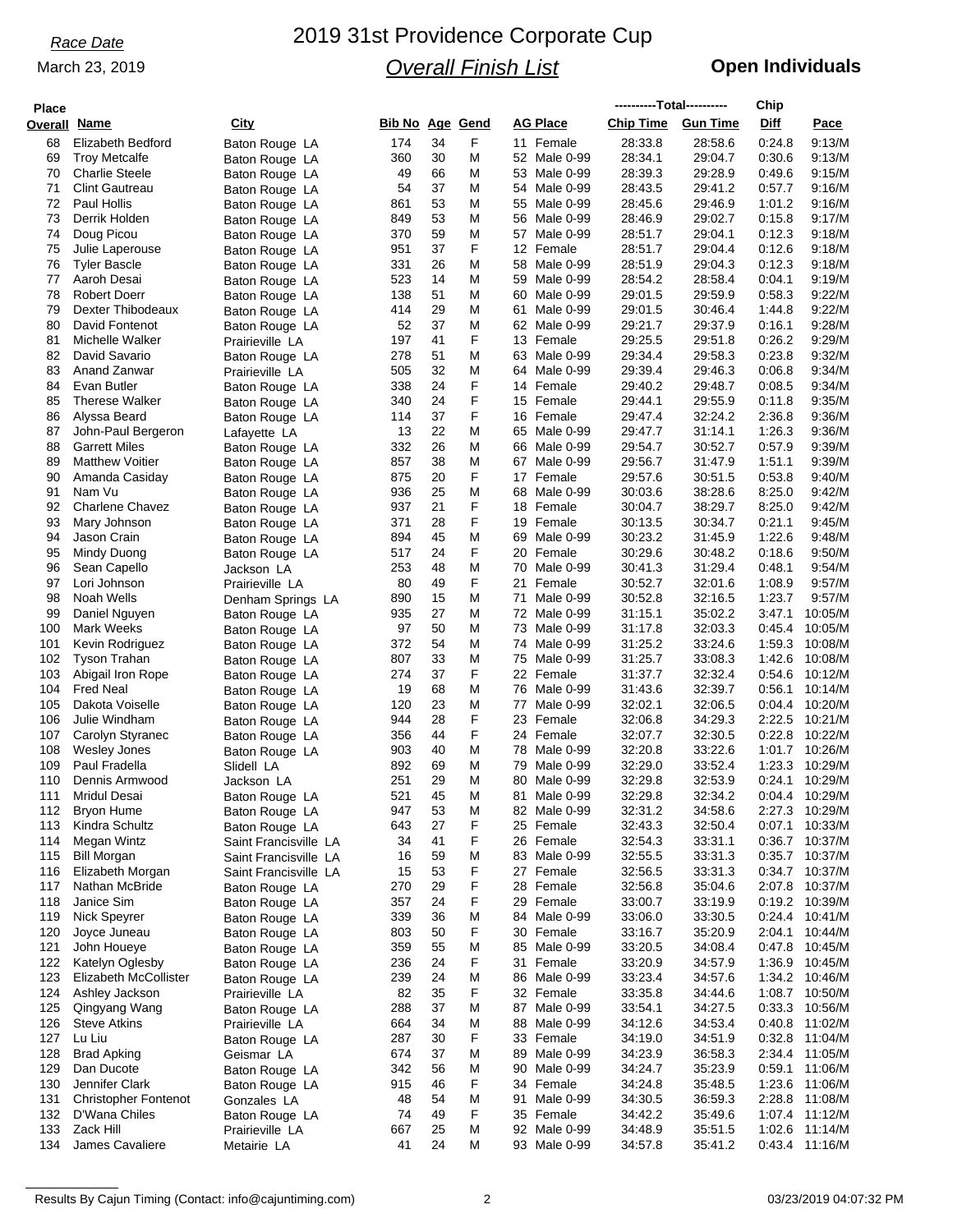### March 23, 2019

# 2019 31st Providence Corporate Cup *Overall Finish List*

## **Open Individuals**

| <b>Place</b>        |                           |                               |                 |    |        |     |                 | ----------Total---------- |                 | Chip             |                |
|---------------------|---------------------------|-------------------------------|-----------------|----|--------|-----|-----------------|---------------------------|-----------------|------------------|----------------|
| <b>Overall Name</b> |                           | City                          | Bib No Age Gend |    |        |     | <b>AG Place</b> | <b>Chip Time</b>          | <b>Gun Time</b> | Diff             | Pace           |
| 135                 | Michael Engle             |                               | 518             | 63 | M      |     | 94 Male 0-99    | 34:59.4                   | 35:23.6         | 0:24.2           | 11:17/M        |
| 136                 |                           | Baton Rouge LA                |                 | 38 | F      |     | 36 Female       |                           | 37:41.6         |                  | 11:17/M        |
|                     | <b>Kelly Walters</b>      | Baton Rouge LA                | 553<br>24       | 13 | F      |     | 37 Female       | 35:00.7                   | 37:35.6         | 2:40.8<br>2:31.5 |                |
| 137                 | <b>Molly Buras</b>        | Prairieville LA               |                 |    | F      |     |                 | 35:04.1                   |                 |                  | 11:19/M        |
| 138                 | Allyson Grand             | Metairie LA                   | 42              | 24 |        |     | 38 Female       | 35:10.2                   | 35:53.6         | 0:43.4           | 11:21/M        |
| 139                 | <b>Clint Bankston</b>     | Baton Rouge LA                | 361             | 49 | M      |     | 95 Male 0-99    | 35:31.4                   | 36:04.1         | 0:32.7           | 11:27/M        |
| 140                 | <b>Garry Hiebert</b>      | Prairieville LA               | 45              | 62 | M      |     | 96 Male 0-99    | 35:52.4                   | 38:00.6         | 2:08.1           | 11:34/M        |
| 141                 | David Kennison            | Baton Rouge LA                | 89              | 41 | M      |     | 97 Male 0-99    | 35:55.2                   | 38:54.6         | 2:59.3           | 11:35/M        |
| 142                 | Eric Newman               | Baton Rouge LA                | 932             | 41 | M      |     | 98 Male 0-99    | 35:56.4                   | 38.23.6         | 2:27.2           | 11:35/M        |
| 143                 | <b>Gary Buuck</b>         | Baton Rouge LA                | 272             | 51 | M      |     | 99 Male 0-99    | 36:07.2                   | 38:33.3         | 2:26.1           | 11:39/M        |
| 144                 | Penny Moak                | Baton Rouge LA                | 945             | 59 | F      |     | 39 Female       | 36:08.9                   | 38:25.6         | 2:16.6           | 11:39/M        |
| 145                 | Sandi Bourque             | Gonzales LA                   | 298             | 33 | F      |     | 40 Female       | 36:32.5                   | 37:02.3         | 0:29.7           | 11:47/M        |
| 146                 | <b>Corie Niehaus</b>      | Denham Springs LA             | 871             | 27 | F      |     | 41 Female       | 36:34.7                   | 37:29.6         | 0:54.8           | 11:48/M        |
| 147                 | Vidhya Venugopal          | Baton Rouge LA                | 529             | 31 | F      |     | 42 Female       | 36:52.0                   | 37:08.6         | 0.16.6           | 11:54/M        |
| 148                 | <b>Brett Simon</b>        | Greenwell Springs LA          | 512             | 46 | M      | 100 | Male 0-99       | 36:58.1                   | 37:21.9         | 0.23.8           | 11:55/M        |
| 149                 | <b>Jeff Miller</b>        | Baton Rouge LA                | 665             | 47 | M      | 101 | Male 0-99       | 37:03.3                   | 39:07.5         | 2:04.1           | 11:57/M        |
| 150                 | Lance Gautreau            | Prairieville LA               | 912             | 57 | M      |     | 102 Male 0-99   | 37:04.5                   | 37:22.1         | 0.17.5           | 11:57/M        |
| 151                 | Madeline Bush             | Baton Rouge LA                | 155             | 23 | F      |     | 43 Female       | 37:17.7                   | 38:21.9         | 1:04.1           | 12:02/M        |
| 152                 | Dvijen Desai              | Baton Rouge LA                | 527             | 67 | M      |     | 103 Male 0-99   | 37:33.5                   | 38:26.9         | 0:53.3           | 12:07/M        |
| 153                 | <b>Margaret Heffron</b>   | Baton Rouge LA                | 941             | 60 | F      |     | 44 Female       | 38:03.2                   | 39:15.2         | 1:11.9           | 12:16/M        |
| 154                 | Austin Vela-Vick          | Baton Rouge LA                | 808             | 7  | M      |     | 104 Male 0-99   | 38:10.9                   | 40:14.8         | 2:03.8           | 12:19/M        |
| 155                 | Monica Vela-Vick          | Baton Rouge LA                | 804             | 37 | F      |     | 45 Female       | 38:12.5                   | 40:16.7         | 2:04.1           | 12:19/M        |
| 156                 | Yvonne Baker              | Baton Rouge LA                | 873             | 42 | F      |     | 46 Female       | 38:19.9                   | 39:29.1         | 1:09.1           | 12:22/M        |
| 157                 | Deborah Buchanan          | Baton Rouge LA                | 2               | 42 | F      |     | 47 Female       | 38:32.0                   | 39:16.4         | 0:44.3           | 12:26/M        |
| 158                 | Nicole Dunn               | Prairieville LA               | 635             | 26 | F      |     | 48 Female       | 38:33.7                   | 39:43.4         | 1:09.7           | 12:26/M        |
| 159                 | <b>Chelsey Gonzales</b>   | Baton Rouge LA                | 487             | 25 | F      |     | 49 Female       | 38:54.8                   | 40:17.7         | 1:22.8           | 12:33/M        |
| 160                 | Rebecca Lilly             | Prairieville LA               | 390             | 18 | F      |     | 50 Female       | 39:00.4                   | 40:27.8         |                  | 1:27.4 12:35/M |
| 161                 | <b>Bruce Lilly</b>        | Baton Rouge LA                | 382             | 49 | M      |     | 105 Male 0-99   | 39:03.2                   | 40:30.5         | 1:27.2           | 12:36/M        |
| 162                 | <b>Stephanie Price</b>    | Prairieville LA               | 30              | 37 | F      |     | 51 Female       | 39:03.6                   | 40:13.3         |                  | 1:09.7 12:36/M |
| 163                 | Harris Wong               | Baton Rouge LA                | 636             | 56 | M      |     | 106 Male 0-99   | 39:08.8                   | 40:53.6         |                  | 1:44.7 12:37/M |
| 164                 | Kellie George             | Baton Rouge LA                | 175             | 59 | F      |     | 52 Female       | 39:23.6                   | 39:49.2         | 0.25.6           | 12:42/M        |
| 165                 | Kristyn Coogan            | Prairieville LA               | 3               | 33 | F      |     | 53 Female       | 39:30.6                   | 42:00.3         | 2:29.6           | 12:45/M        |
| 166                 | <b>Taylor Hays</b>        | Berwick LA                    | 4               | 10 | F      |     | 54 Female       | 39:31.8                   | 42:02.1         | 2:30.3           | 12:45/M        |
| 167                 | Walter Johnson            | Baton Rouge LA                | 326             | 28 | M      |     | 107 Male 0-99   | 39:49.0                   | 40:13.2         |                  | 0:24.2 12:51/M |
| 168                 | <b>Charles Wayne</b>      | Baton Rouge LA                | 896             | 39 | M      |     | 108 Male 0-99   | 39:53.0                   | 41:37.1         | 1:44.1           | 12:52/M        |
| 169                 | Ryan Tipton               | Denham Springs LA             | 550             | 17 | M      | 109 | Male 0-99       | 39:53.8                   | 42:03.6         | 2:09.8           | 12:52/M        |
| 170                 | Alyssa Davis              |                               | 85              | 22 | F      |     | 55 Female       | 39:58.8                   | 39.58.8         |                  | 12:54/M        |
| 171                 | <b>Justin Gardner</b>     | Baton Rouge LA                | 84              | 25 | M      |     | 110 Male 0-99   | 39:59.2                   | 39:59.2         |                  | 12:54/M        |
| 172                 | Kim St. Pierre            | Baton Rouge LA<br>Gonzales LA | 532             | 47 | F      |     | 56 Female       | 40:08.1                   | 41:02.6         | 0.54.4           | 12:57/M        |
| 173                 | Lisa Landry               |                               | 531             | 55 | F      |     | 57 Female       | 40:08.2                   | 41:02.1         | 0.53.8           | 12:57/M        |
| 174                 | Millie Coon               | Gonzales LA                   |                 | 64 | F      |     | 58 Female       | 40:22.2                   |                 | 1:37.8           | 13:01/M        |
|                     |                           | Baton Rouge LA                | 235             | 49 | F      |     |                 |                           | 42:00.1         |                  |                |
| 175                 | Jeri McCullough           | Baton Rouge LA                | 116             |    |        |     | 59 Female       | 40:36.9                   | 41:27.2         | 0:50.3           | 13:06/M        |
| 176                 | <b>Artez Hendricks</b>    | Maurepas LA                   | 12              | 30 | M<br>F | 111 | Male 0-99       | 41:14.3                   | 42:45.6         | 1:31.3           | 13:18/M        |
| 177                 | Julee Blink               | Addis LA                      | 7               | 52 |        |     | 60 Female       | 41:14.3                   | 42:27.7         | 1:13.3           | 13:18/M        |
| 178                 | Jo Burns                  | Gonzales LA                   | 171             | 50 | F      |     | 61 Female       | 41:15.0                   | 42:59.1         |                  | 1:44.1 13:18/M |
| 179                 | <b>Tonnette Ellsworth</b> | Baton Rouge LA                | 364             | 32 | F      |     | 62 Female       | 41:39.4                   | 42:01.3         |                  | 0:21.8 13:26/M |
| 180                 | <b>Matthew Malphurs</b>   | Metairie LA                   | 161             | 26 | M      |     | 112 Male 0-99   | 41:56.3                   | 44:32.1         | 2:35.8           | 13:32/M        |
| 181                 | Gabriela Gallardo         | Baton Rouge LA                | 672             | 11 | F      |     | 63 Female       | 41:57.4                   | 43:33.3         | 1:35.8           | 13:32/M        |
| 182                 | Paul Malphurs             | Metairie LA                   | 160             | 61 | M      |     | 113 Male 0-99   | 42:10.1                   | 44:44.7         | 2:34.5           | 13:36/M        |
| 183                 | Rachel Harvey             | Gonzales LA                   | 14              | 25 | F      |     | 64 Female       | 42:31.5                   | 44:36.4         | 2:04.8           | 13:43/M        |
| 184                 | Marielle Howard           | Prairieville LA               | 233             | 44 | F      |     | 65 Female       | 42:32.7                   | 44:08.6         | 1:35.8           | 13:43/M        |
| 185                 | Melissa Lejeune           | Baton Rouge LA                | 18              | 43 | F      |     | 66 Female       | 42:53.0                   | 43.59.6         | 1:06.6           | 13:50/M        |
| 186                 | Hunter Howard             | Prairieville LA               | 234             | 16 | M      |     | 114 Male 0-99   | 42:57.6                   | 44:35.8         |                  | 1:38.1 13:51/M |
| 187                 | Pamela Trepagnier         | Baton Rouge LA                | 122             | 66 | F      |     | 67 Female       | 43:09.7                   | 44:42.4         |                  | 1:32.6 13:55/M |
| 188                 | Katherine Lockhart        | Baton Rouge LA                | 415             | 36 | F      |     | 68 Female       | 43:11.8                   | 44:51.4         | 1:39.6           | 13:56/M        |
| 189                 | Mary Berthelot            | Baton Rouge LA                | 100             | 38 | F      |     | 69 Female       | 43:14.1                   | 45:00.9         |                  | 1:46.8 13:57/M |
| 190                 | <b>Eric Carter</b>        | Baton Rouge LA                | 290             | 45 | M      |     | 115 Male 0-99   | 43:15.1                   | 43:37.9         | 0:22.7           | 13:57/M        |
| 191                 | Lea Carter                | Baton Rouge LA                | 289             | 40 | F      |     | 70 Female       | 43:15.8                   | 43:36.5         | 0:20.7           | 13:57/M        |
| 192                 | Ed Robinson               | Baton Rouge LA                | 9               | 36 | M      |     | 116 Male 0-99   | 43:16.1                   | 43:34.9         | 0:18.8           | 13:57/M        |
| 193                 | Candace Polito            | Baker LA                      | 843             | 35 | F      |     | 71 Female       | 43:28.9                   | 44:36.8         | 1:07.8           | 14:01/M        |
| 194                 | Cullen Polito             | Baker LA                      | 847             | 9  | M      |     | 117 Male 0-99   | 43:29.1                   | 44:36.4         |                  | 1:07.3 14:02/M |
| 195                 | Karen Tiemann             | Shreveport LA                 | 20              | 65 | F      |     | 72 Female       | 43:29.1                   | 46:02.5         | 2:33.3           | 14:02/M        |
| 196                 | Joel Bourque              | Gonzales LA                   | 297             | 43 | M      |     | 118 Male 0-99   | 43:30.2                   | 44:16.9         | 0.46.6           | 14:02/M        |
| 197                 | Doug Durand               | Baton Rouge LA                | 872             | 25 | M      |     | 119 Male 0-99   | 43:32.1                   | 44:36.4         |                  | 1:04.3 14:03/M |
| 198                 | Kathy Becnel              | Gonzales LA                   | 38              | 65 | F      |     | 73 Female       | 43:36.0                   | 44:29.3         |                  | 0:53.2 14:04/M |
| 199                 | David Lee                 | Gonzales LA                   | 656             | 40 | M      |     | 120 Male 0-99   | 43:44.4                   | 46:10.6         | 2:26.2           | 14:06/M        |
| 200                 | Julie Lee                 | Gonzales LA                   | 657             | 36 | F      |     | 74 Female       | 43:47.9                   | 46:10.4         | 2:22.4           | 14:07/M        |
| 201                 | Lauren Doerr              | Baton Rouge LA                | 140             | 16 | F      |     | 75 Female       | 43:54.6                   | 45:21.4         | 1:26.8           | 14:10/M        |
|                     |                           |                               |                 |    |        |     |                 |                           |                 |                  |                |

Results By Cajun Timing (Contact: info@cajuntiming.com) 3 3 03/23/2019 04:07:33 PM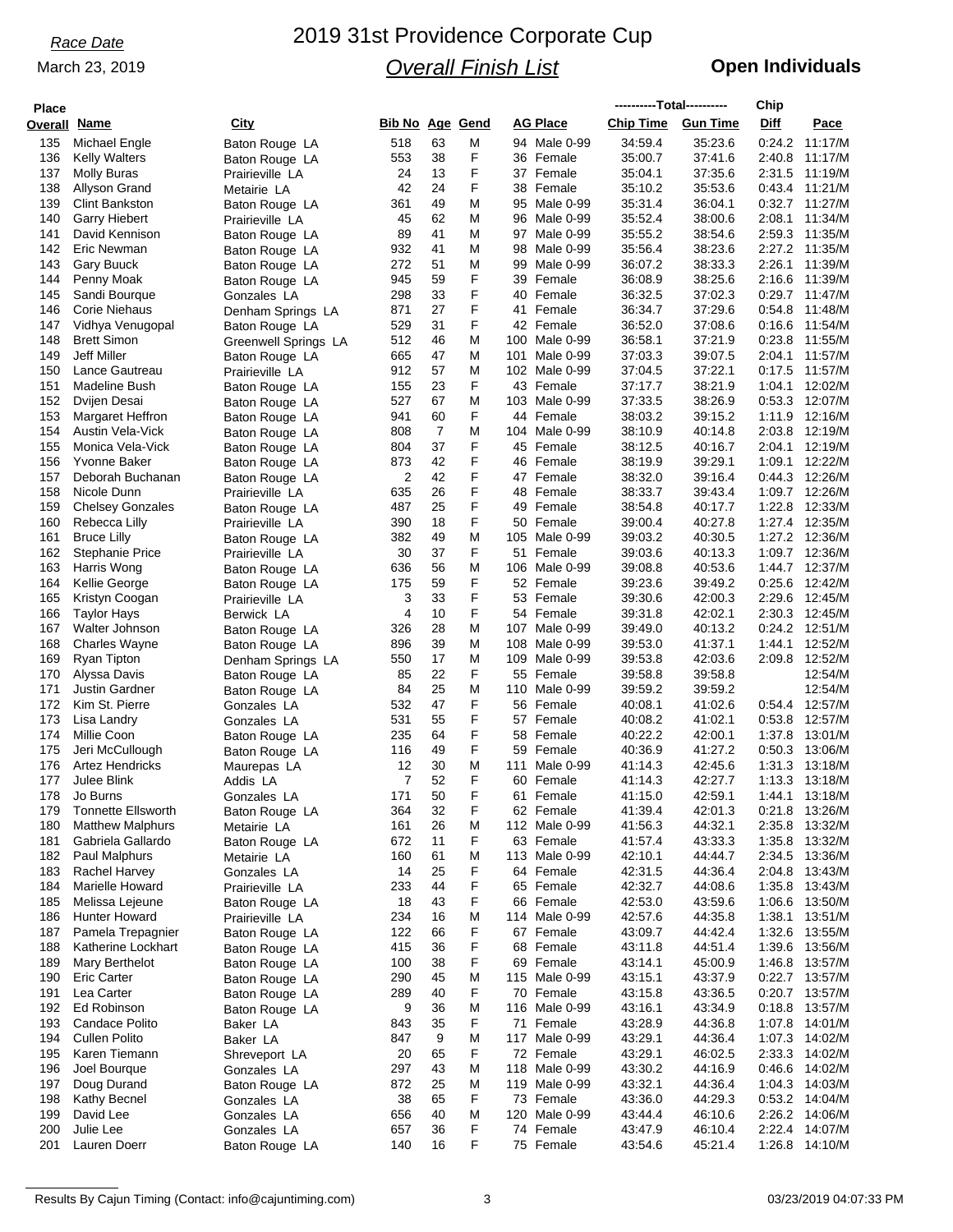### March 23, 2019

# 2019 31st Providence Corporate Cup *Overall Finish List*

## **Open Individuals**

| <b>Place</b>        |                                        |                                  |                        |          |        |                            | ----------Total---------- |                    | Chip             |                    |
|---------------------|----------------------------------------|----------------------------------|------------------------|----------|--------|----------------------------|---------------------------|--------------------|------------------|--------------------|
| <b>Overall Name</b> |                                        | <u>City</u>                      | <b>Bib No Age Gend</b> |          |        | <b>AG Place</b>            | <b>Chip Time</b>          | <b>Gun Time</b>    | <b>Diff</b>      | Pace               |
| 202                 | Kaitlin Wallace                        | Baton Rouge LA                   | 940                    | 31       | F      | 76 Female                  | 43.58.5                   | 45:06.8            | 1:08.3           | 14:11/M            |
| 203                 | Madeline Domma                         | Baton Rouge LA                   | 939                    | 31       | F      | 77 Female                  | 43:59.0                   | 45:06.2            | 1:07.2           | 14:11/M            |
| 204                 | Kim Thickman                           | Denham Springs LA                | 117                    | 44       | F      | 78 Female                  | 44:02.0                   | 45:37.7            | 1:35.6           | 14:12/M            |
| 205                 | Susie Accardo                          | Baton Rouge LA                   | 121                    | 55       | F      | 79 Female                  | 44:05.0                   | 45:38.1            | 1:33.1           | 14:13/M            |
| 206                 | Amy Scardina                           | Baton Rouge LA                   | 92                     | 47       | F      | 80 Female                  | 44.29.9                   | 46:06.9            | 1:36.9           | 14:21/M            |
| 207                 | Austin George                          | Baton Rouge LA                   | 176                    | 24       | M      | 121<br>Male 0-99           | 44:40.5                   | 45:03.1            | 0:22.5           | 14:25/M            |
| 208                 | Terri Allen                            | Prairieville LA                  | 146                    | 34       | F      | 81 Female                  | 44:52.7                   | 51:08.7            | 6:16.0           | 14:28/M            |
| 209                 | Mark Crochet                           | Prairieville LA                  | 147                    | 41       | M      | 122 Male 0-99              | 44:53.5                   | 51:09.5            | 6:16.0           | 14:29/M            |
| 210                 | <b>Sherry Mayer</b>                    | Baton Rouge LA                   | 123                    | 58       | F      | 82 Female                  | 45:07.0                   | 46:44.6            | 1:37.6           | 14:33/M            |
| 211                 | Rachel Hopper                          | Covington LA                     | 638                    | 24       | F      | 83 Female                  | 45:07.5                   | 47:07.6            | 2:00.1           | 14:33/M            |
| 212                 | Paula Dowding                          | Geismar LA                       | 198                    | 47       | F      | 84 Female                  | 45:09.3                   | 45:57.2            | 0.47.8           | 14:34/M            |
| 213                 | Donna Barbay                           | Baton Rouge LA                   | 149                    | 55       | F      | 85 Female                  | 45:11.5                   | 45:57.4            | 0:45.8           | 14:35/M            |
| 214                 | <b>Manuel Gallardo</b>                 | Baton Rouge LA                   | 670                    | 58       | M      | 123 Male 0-99              | 45:14.9                   | 46:51.6            | 1:36.6           | 14:35/M            |
| 215                 | Claudia Barrientos                     | Baton Rouge LA                   | 671                    | 48       | F      | 86 Female                  | 45:15.2                   | 46:51.6            | 1:36.3           | 14:36/M            |
| 216                 | <b>Stacy Ducre</b>                     | Denham Springs LA                | 125                    | 30       | M      | 124 Male 0-99              | 45:15.7                   | 47:40.4            | 2:24.6           | 14:36/M            |
| 217                 | <b>Stacy Schoonmaker</b>               | Baton Rouge LA                   | 931                    | 41       | F      | 87 Female                  | 45:37.4                   | 48:03.3            | 2:25.8           | 14:43/M            |
| 218                 | Megan Tiemann                          | Shreveport LA                    | 10                     | 29       | F      | 88 Female                  | 45:58.5                   | 48:32.1            | 2:33.5           | 14:50/M            |
| 219                 | Georgette Fontenot                     | Baton Rouge LA                   | 660                    | 49       | F      | 89 Female                  | 46:07.5                   | 48:05.1            | 1:57.5           | 14:53/M            |
| 220                 | Suzanne Corkern                        | Baton Rouge LA                   | 17                     | 64       | F      | 90 Female                  | 46:22.8                   | 47:01.7            | 0.38.8           | 14:57/M            |
| 221                 | <b>Mrinal Desai</b>                    | Baton Rouge LA                   | 530                    | 45       | M      | 125 Male 0-99              | 46:24.6                   | 47:18.2            | 0:53.5           | 14:58/M            |
| 222                 | Alexis Formeller                       | Baton Rouge LA                   | 79                     | 9        | F      | 91 Female                  | 46:42.9                   | 49:39.6            | 2:56.7           | 15:04/M            |
| 223                 | Danielle Formeller                     | Baton Rouge LA                   | 78                     | 40       | F      | 92 Female                  | 46:45.6                   | 49:40.5            | 2:54.8           | 15:05/M            |
| 224                 | Mark Lambert                           | Baton Rouge LA                   | 520                    | 61       | M<br>F | 126 Male 0-99<br>93 Female | 47:02.2                   | 48.53.6            | 1:51.3           | 15:10/M            |
| 225<br>226          | Tani Legleu<br><b>Dillon Mathies</b>   | Baton Rouge LA                   | 519                    | 55<br>29 | M      |                            | 47:05.6                   | 48:56.4            | 1:50.7           | 15:11/M<br>15:15/M |
| 227                 |                                        | Baton Rouge LA                   | 341                    | 26       | F      | 127 Male 0-99<br>94 Female | 47:17.1                   | 48:15.2<br>48:15.8 | 0:58.1<br>0.57.1 | 15:15/M            |
| 228                 | Alyson Gaharan<br>Ryan Williams        | Baton Rouge LA                   | 327<br>94              | 31       | M      | 128 Male 0-99              | 47:18.7<br>47:40.1        | 49:54.3            | 2:14.1           | 15:23/M            |
| 229                 | Sharla Roussel                         | Baton Rouge LA<br>Gonzales LA    | 162                    | 61       | F      | 95 Female                  | 47:44.1                   | 50:20.3            | 2:36.1           | 15:24/M            |
| 230                 | Linda Patterson                        | Gonzales LA                      | 199                    | 52       | F      | 96 Female                  | 47:45.6                   | 50:30.3            | 2:44.6           | 15:24/M            |
| 231                 | Grayson Gardemal                       | Gonzales LA                      | 202                    | 2        | M      | 129 Male 0-99              | 47:45.6                   | 50:30.3            | 2:44.6           | 15:24/M            |
| 232                 | Rebecca Williams                       | Baton Rouge LA                   | 124                    | 31       | F      | 97 Female                  | 47:46.0                   | 49:57.9            | 2:11.8           | 15:25/M            |
| 233                 | Rocio Rivera                           | Baton Rouge LA                   | 507                    | 47       | F      | 98 Female                  | 47:48.7                   | 49:03.9            | 1:15.1           | 15:25/M            |
| 234                 | Khai Le                                | Baton Rouge LA                   | 933                    | 24       | M      | 130 Male 0-99              | 48:21.6                   | 51:06.8            | 2:45.2           | 15:36/M            |
| 235                 | Kim Key                                | Baton Rouge LA                   | 934                    | 23       | F      | 99 Female                  | 48:21.9                   | 51:06.8            | 2:44.9           | 15:36/M            |
| 236                 | Doreen Swanson                         | Saint Amant LA                   | 209                    | 55       | F      | 100 Female                 | 48:37.5                   | 50:21.4            | 1:43.9           | 15:41/M            |
| 237                 | Kane Mire                              | Baton Rouge LA                   | 943                    | 62       | M      | 131 Male 0-99              | 48:48.4                   | 49:57.7            | 1:09.3           | 15:45/M            |
| 238                 | Tingting Shan                          | Prairieville LA                  | 142                    | 32       | F      | 101 Female                 | 49:01.7                   | 51:05.6            | 2:03.9           | 15:49/M            |
| 239                 | Benjamin Giusto                        | Prairieville LA                  | 143                    | 30       | M      | 132 Male 0-99              | 49:05.8                   | 51:09.1            | 2:03.2           | 15:50/M            |
| 240                 | Susan Bush                             | Baton Rouge LA                   | 154                    | 50       | F      | 102 Female                 | 49:17.6                   | 52:02.3            | 2:44.6           | 15:54/M            |
| 241                 | Jerry Wipfli                           | Zachary LA                       | 23                     | 52       | M      | 133 Male 0-99              | 49:33.8                   | 51:03.1            | 1:29.3           | 15:59/M            |
| 242                 | Christina Wipfli                       | Zachary LA                       | 22                     | 50       | F      | 103 Female                 | 49:34.3                   | 51:03.6            | 1:29.2           | 15:59/M            |
| 243                 | Earl Bel                               | Geismar LA                       | 662                    | 50       | M      | 134 Male 0-99              | 49:39.4                   | 51:10.9            | 1:31.4           | 16:01/M            |
| 244                 | <b>Roeshawn Peters</b>                 | Baton Rouge LA                   | 95                     | 38       | F      | 104 Female                 | 49:42.7                   | 51:10.5            | 1:27.8           | 16:02/M            |
| 245                 | Tom Bush                               | Baton Rouge LA                   | 153                    | 50       | M      | 135 Male 0-99              | 49:57.0                   | 52:39.9            |                  | 2:42.8 16:07/M     |
| 246                 | Robert Istre                           | Baton Rouge LA                   | 633                    | 45       | M      | 136 Male 0-99              | 50:02.0                   | 51:15.4            |                  | 1:13.3 16:08/M     |
| 247                 | Terri Sullivan                         | Ruston LA                        | 904                    | 53       | F      | 105 Female                 | 50:07.9                   | 51:55.8            | 1:47.8           | 16:10/M            |
| 248                 | Mike Sullivan                          | Ruston LA                        | 905                    | 67       | M      | 137 Male 0-99              | 50:08.9                   | 51:55.8            |                  | 1:46.8 16:10/M     |
| 249                 | Derrick Coco                           | Gonzales LA                      | 294                    | 42       | M      | 138 Male 0-99              | 50:26.0                   | 50:48.9            | 0:22.9           | 16:16/M            |
| 250                 | <b>Allison Wells</b>                   | Denham Springs LA                | 891                    | 36       | F      | 106 Female                 | 50:26.5                   | 51:57.4            | 1:30.8           | 16:16/M            |
| 251                 | Liz Bahlinger                          | Baton Rouge LA                   | 840                    | 26       | F      | 107 Female                 | 50:28.0                   | 51:26.1            |                  | 0:58.1 16:17/M     |
| 252                 | Owen Bell                              | Baton Rouge LA                   | 841                    | 30       | M      | 139 Male 0-99              | 50:30.0                   | 51:27.5            |                  | 0:57.5 16:17/M     |
| 253                 | <b>William Stickle</b>                 | Prairieville LA                  | 165                    | 40       | M      | 140 Male 0-99              | 50:30.6                   | 50:30.6            |                  | 16:17/M            |
| 254                 | <b>Terral Martin</b>                   | Houma LA                         | 853                    | 41       | M      | 141 Male 0-99              | 51:04.4                   | 52:01.4            | 0.56.9           | 16:28/M            |
| 255                 | Henry Martin                           | Houma LA                         | 855                    | 16       | M      | 142 Male 0-99              | 51:07.2                   | 52:00.9            | 0:53.6           | 16:29/M            |
| 256                 | Izabel Crochet                         | Prairieville LA                  | 148                    | 3        | F      | 108 Female                 | 51:08.7                   | 51:08.7            | 2:38.7           | 16:30/M<br>16:31/M |
| 257<br>258          | <b>Cheryl Hiebert</b><br>Amanda Hebert | Prairieville LA                  | 46<br>83               | 61<br>38 | F<br>F | 109 Female<br>110 Female   | 51:12.1<br>51:13.5        | 53:50.9<br>52:31.6 | 1:18.1           | 16:31/M            |
| 259                 | Saye McCants                           | Baton Rouge LA                   | 87                     | 35       | F      | 111 Female                 | 51:14.7                   | 52:31.6            |                  | 1:16.9 16:32/M     |
| 260                 | Jason Van Buskirk                      | Baton Rouge LA                   | 81                     | 48       | M      | 143 Male 0-99              | 51:16.0                   | 52:33.6            |                  | 1:17.6 16:32/M     |
| 261                 | Karen Holden                           | Baton Rouge LA                   | 848                    | 52       | F      | 112 Female                 | 51:19.0                   | 54:29.6            |                  | 3:10.6 16:33/M     |
| 262                 | Mary Trigg                             | Baton Rouge LA<br>Baton Rouge LA | 954                    | 33       | F      | 113 Female                 | 51:45.3                   | 54:05.1            |                  | 2:19.7 16:42/M     |
| 263                 | <b>Heather Day</b>                     | Baton Rouge LA                   | 31                     | 46       | F      | 114 Female                 | 51:46.3                   | 54:04.6            | 2:18.3           | 16:42/M            |
| 264                 | Moc Pham                               | Baton Rouge LA                   | 141                    | 54       | M      | 144 Male 0-99              | 51:56.4                   | 51:56.4            |                  | 16:45/M            |
| 265                 | Erin Roy                               | Baton Rouge LA                   | 275                    | 35       | F      | 115 Female                 | 52:37.6                   | 55:26.4            |                  | 2:48.7 16:58/M     |
| 266                 | Sally McBride                          | Baton Rouge LA                   | 271                    | 31       | F      | 116 Female                 | 52:45.9                   | 55:34.6            |                  | 2:48.7 17:01/M     |
| 267                 | Ada Jones                              | Baton Rouge LA                   | 98                     | 58       | F      | 117 Female                 | 53:06.3                   | 54:43.2            | 1:36.9           | 17:08/M            |
| 268                 | <b>Taylor Simoneaux</b>                | Baton Rouge LA                   | 851                    | 30       | М      | 145 Male 0-99              | 53:10.5                   | 54:30.6            |                  | 1:20.1 17:09/M     |
|                     |                                        |                                  |                        |          |        |                            |                           |                    |                  |                    |